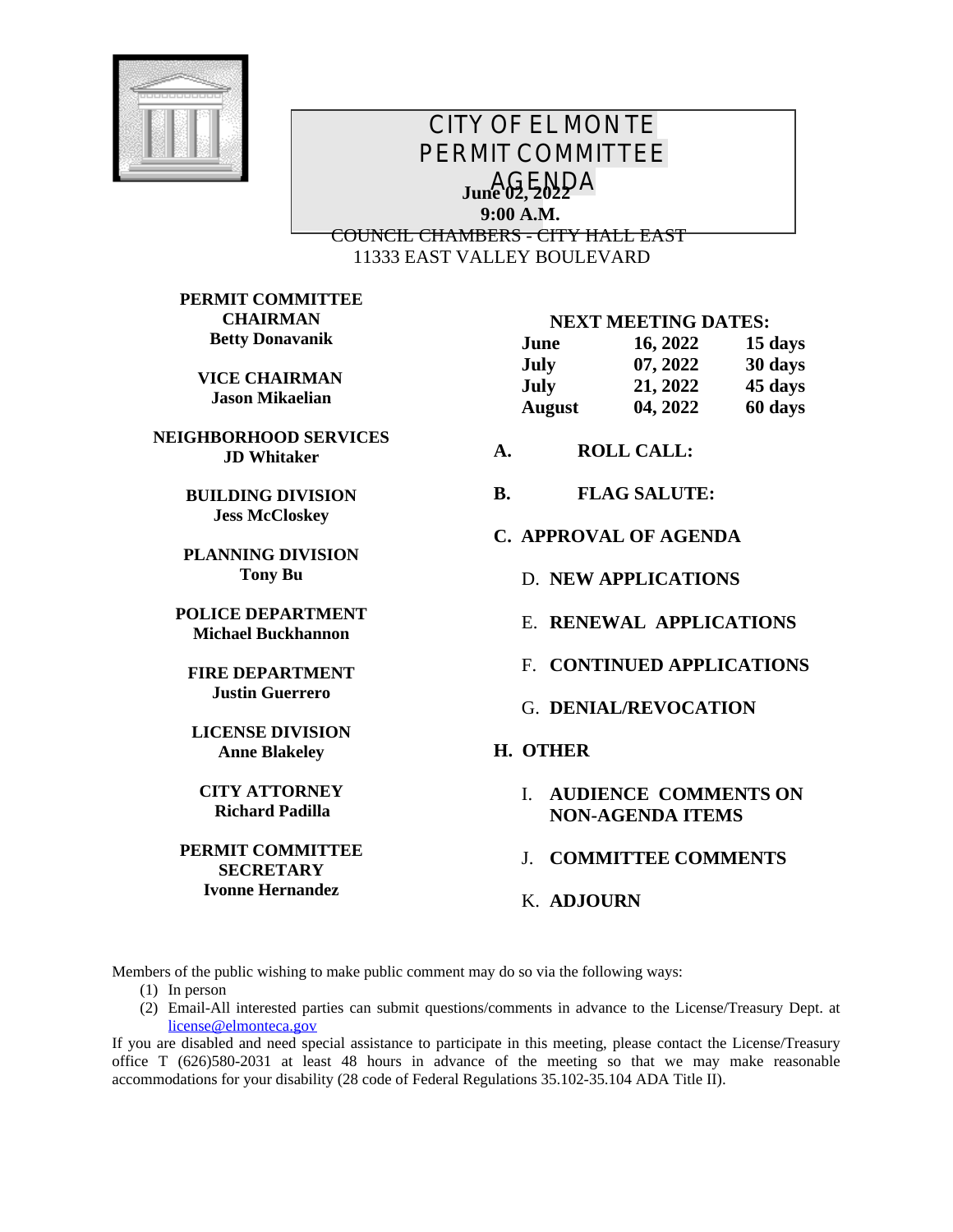|    |                                                      | PERMIT COMMITTEE AGENDA                                                                         | <b>JUNE 02, 2022</b>                |  |  |
|----|------------------------------------------------------|-------------------------------------------------------------------------------------------------|-------------------------------------|--|--|
| C. | <b>APPROVAL OF AGENDA</b><br><b>NEW APPLICATIONS</b> |                                                                                                 | Motion:<br>Second:                  |  |  |
| D. |                                                      |                                                                                                 | Action:                             |  |  |
|    | <b>Sidewalk Vendor</b>                               |                                                                                                 |                                     |  |  |
|    | 1.                                                   | Armando Alvarez<br>dba: ALVAREZ MATTRESS<br>1912 Merced Ave<br>S El Monte Ca 91733              | Motion:<br>Second:<br>Action:       |  |  |
|    | 2.                                                   | Francisca P Pablo<br>dba: CANDY'S FRANCIS<br>339 S Fraser Ave<br>Los Angeles, Ca 90022          | Motion:<br>Second:<br>Action:       |  |  |
|    | 3.                                                   | Antonio Duran<br>dba: TONY AND LORRAINE TREES & PLANTS<br>14980 Sauderst<br>La Puente, Ca 91744 | Motion:<br>Second:<br>Action: _____ |  |  |
|    |                                                      | <b>Peddler (Mobile Phones)</b>                                                                  |                                     |  |  |
|    | $\overline{4}$ .                                     | Vlama Wireless<br>dba: VLAMA WIRELESS INC<br>701 E Sycamore St Ste A<br>Anaheim, Ca 92805       | Motion:<br>Second:<br>Action: _____ |  |  |
| E. |                                                      | <b>RENEWAL APPLICATIONS</b>                                                                     |                                     |  |  |
|    | <b>Fireworks</b>                                     |                                                                                                 |                                     |  |  |
|    | 5.                                                   | Jessica Schoenfeld<br><b>ARROYO HS BAND</b><br>dba:<br>4921 Cedar Ave                           | Motion:<br>Second:<br>Action:       |  |  |
|    | 6.                                                   | Gary L Phillips<br><b>CALVARY ASSEMBLY OF GOD</b><br>dba:<br>11629 Lower Azusa Rd               | Motion:<br>Second:<br>Action: _____ |  |  |
|    | 7.                                                   | Daniel Merlo<br>THE CHURCH OF GOD OF PROPHECY<br>dba:<br>4041 N Peck                            | Motion:<br>Second:<br>Action: _____ |  |  |
|    | 8.                                                   | Joel Whisler<br>dba: EL MONTE HIGH SCHOOL A CAPPELLA<br>3243 Santa Anita Ave                    | Motion:<br>Second:<br>Action:       |  |  |
|    | 9.                                                   | Jane Myring<br>dba: EL MONTE FIRST LUTHERANS CHURCH<br>11944 Ramona Blvd                        | Motion:<br>Second:<br>Action:       |  |  |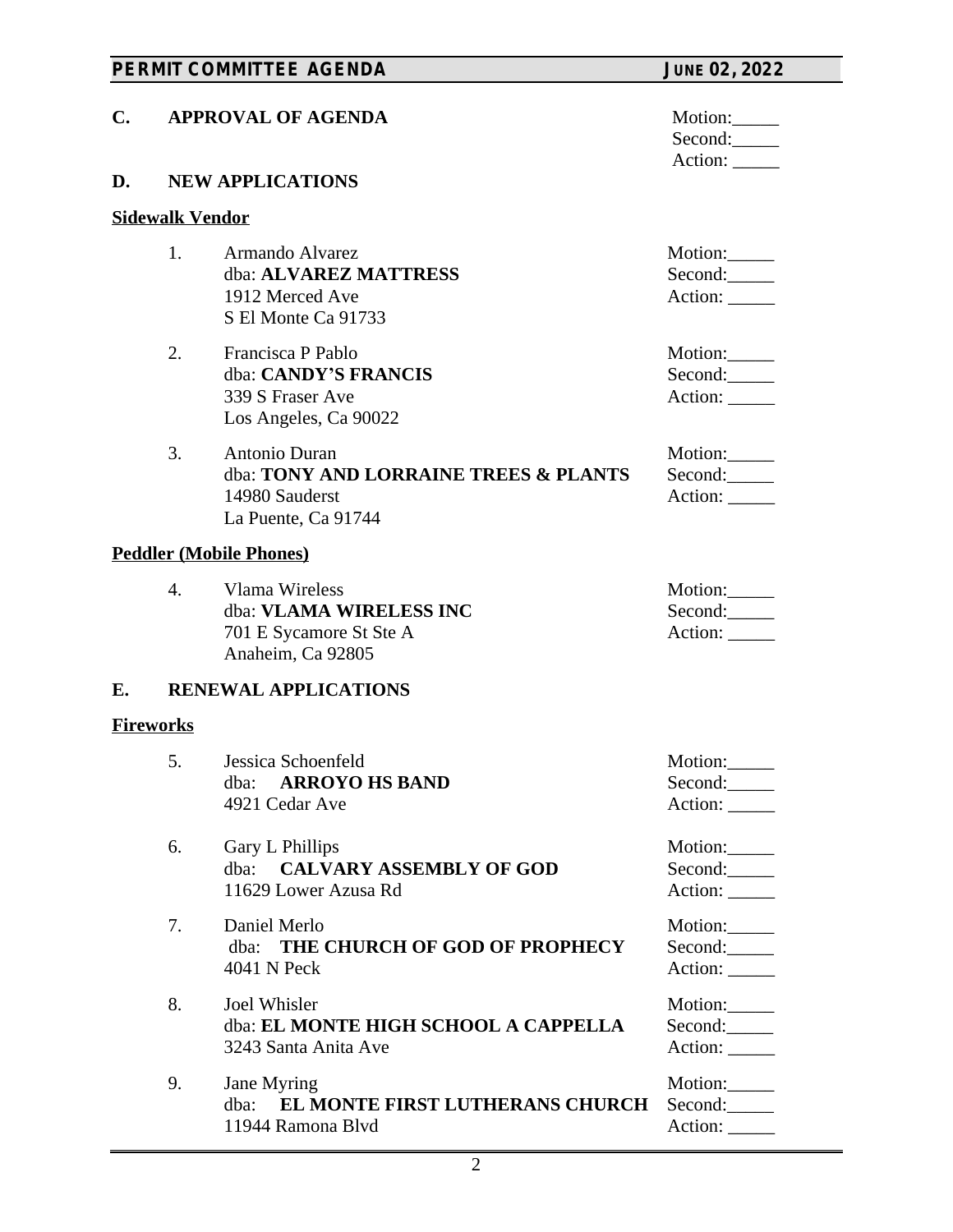|    | 10.                  | <b>Billy Valencia</b>                         | Motion:        |
|----|----------------------|-----------------------------------------------|----------------|
|    |                      | dba: EL MONTE/SOUTH EL MONTE JETS             | Second:        |
|    |                      | 11918-11990 Garvey Ave                        | Action: ______ |
|    | 11.                  | Valerie Gauthier                              | Motion:        |
|    |                      | dba: FIRST BAPTIST CHURCH                     | Second:        |
|    |                      | 10693 Lower Azusa Rd                          | Action: _____  |
|    | 12.                  | <b>Jay Lammers</b>                            | Motion:        |
|    |                      | dba: KARE YOUTH LEAGUE                        | Second:        |
|    |                      | 4766 Peck Rd                                  | Action:        |
|    | 13.                  | Gerardo Canton                                | Motion:        |
|    |                      | dba: KNIGHTS OF COLUMBUS #3159                | Second:        |
|    |                      | 4249 Peck Rd                                  | Action:        |
|    | 14.                  | Sergio Wall/Mike Pe                           | Motion:        |
|    |                      | <b>MOUNTAIN VIEW HS BAND BOOSTERS</b><br>dba: | Second:        |
|    |                      | 3600 Peck Rd                                  | Action:        |
|    | 15.                  | <b>Brenda Chacon</b>                          | Motion:        |
|    |                      | dba: PARENTS OF EL MONTE CHRISTIAN            | Second:        |
|    |                      | 10008 Valley Blvd                             | Action: _____  |
|    | 16.                  | John Cupoli                                   | Motion:        |
|    |                      | dba: UNITED PENTECOSTAL CHURCH                | Second:        |
|    |                      | 10534 Garvey Ave                              | Action:        |
| F. |                      | <b>CONTINUED APPLICATIONS</b>                 |                |
|    | <b>Tattoo Parlor</b> |                                               |                |
|    | 17.                  | Sanry Lee                                     | Motion:        |
|    |                      | dba: BARON ART TATTOO STUDIO/BAEM INC         | Second:        |
|    |                      | 3944 Peck Rd Ste B5                           | Action:        |
|    | 18.                  | Tin Thang                                     | Motion:        |
|    |                      | dba: TATT-THANG TATTOO STUDIO                 | Second:        |
|    |                      | 11812 Valley Blvd                             | Action: _____  |
|    |                      | <b>Uses Automobile Dealer</b>                 |                |
|    | 19.                  | Joshua Maurice Medina                         | Motion:        |
|    |                      | dba: AVISION AUTO                             | Second:        |
|    |                      | 9833 Garvey Ave                               | Action: _____  |
|    | 20.                  | Daniel Chu                                    | Motion:        |
|    |                      | dba: GANAS AUTO                               | Second:        |
|    |                      | 11705-21 Valley Blvd                          | Action:        |